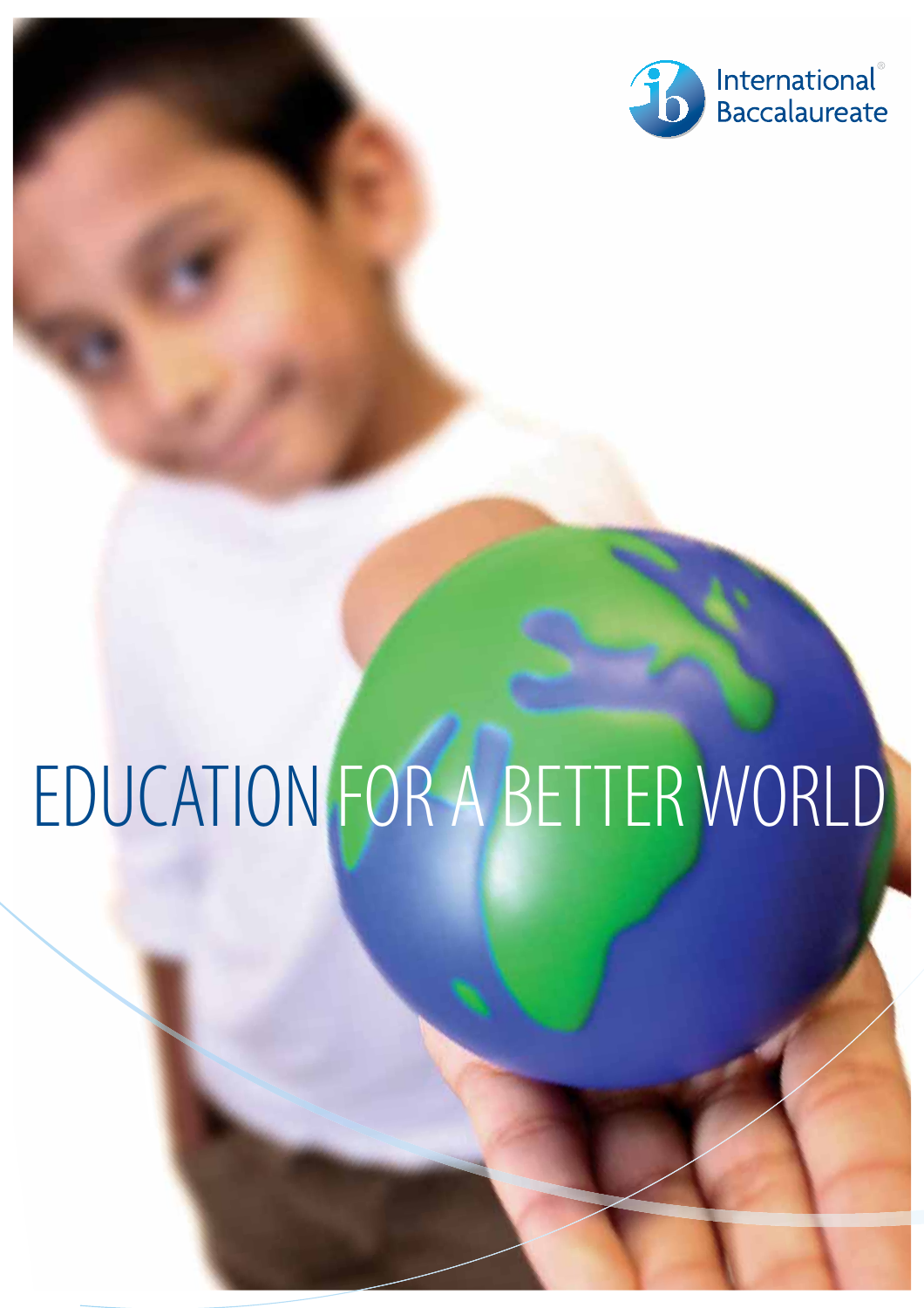### The International Baccalaureate is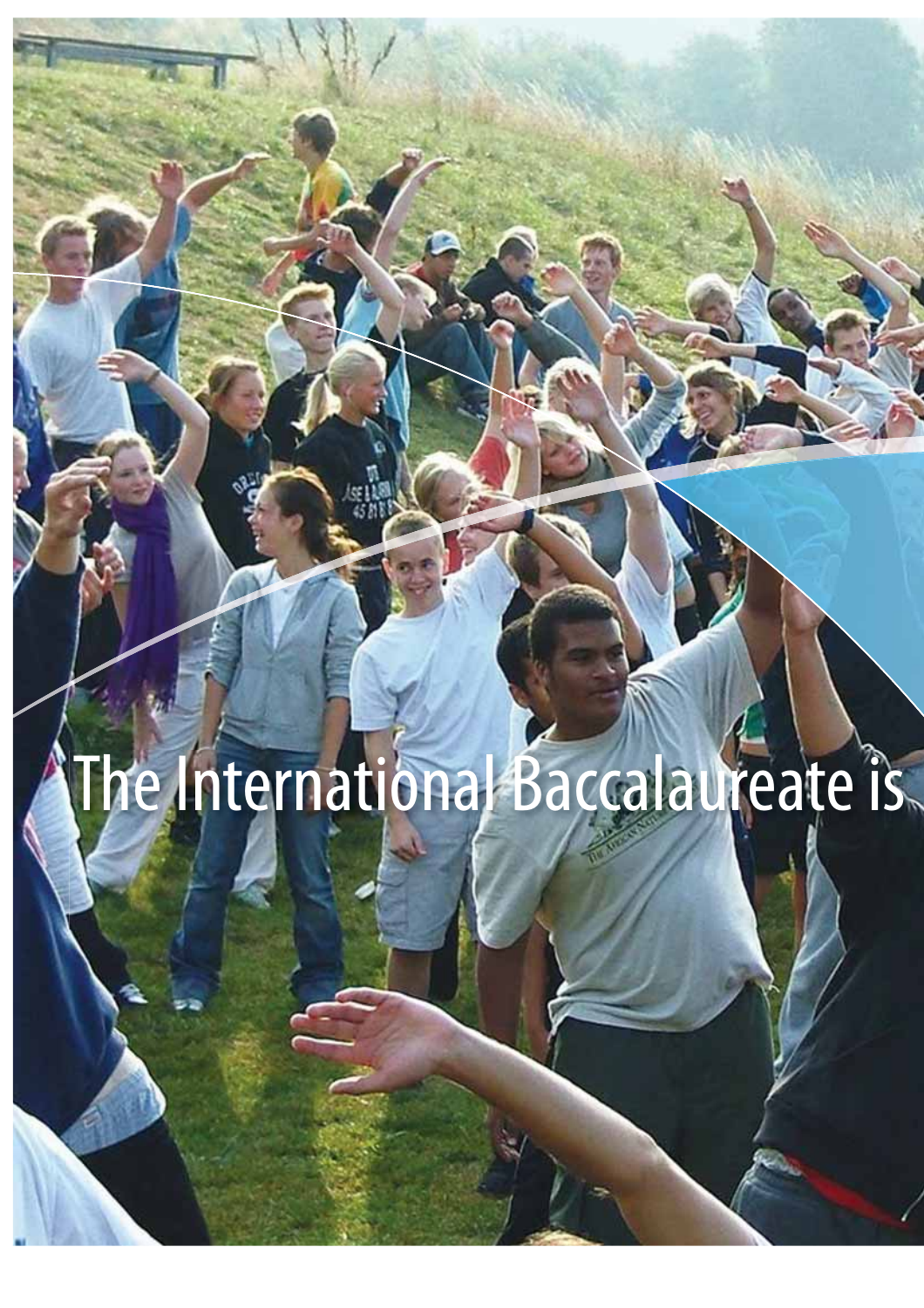- 1 mission • 3 challenging programmes • 2,000 IB World Schools in 124 countries
	- 50,000 teachers
		- 500,000 students aged 3 to 19 years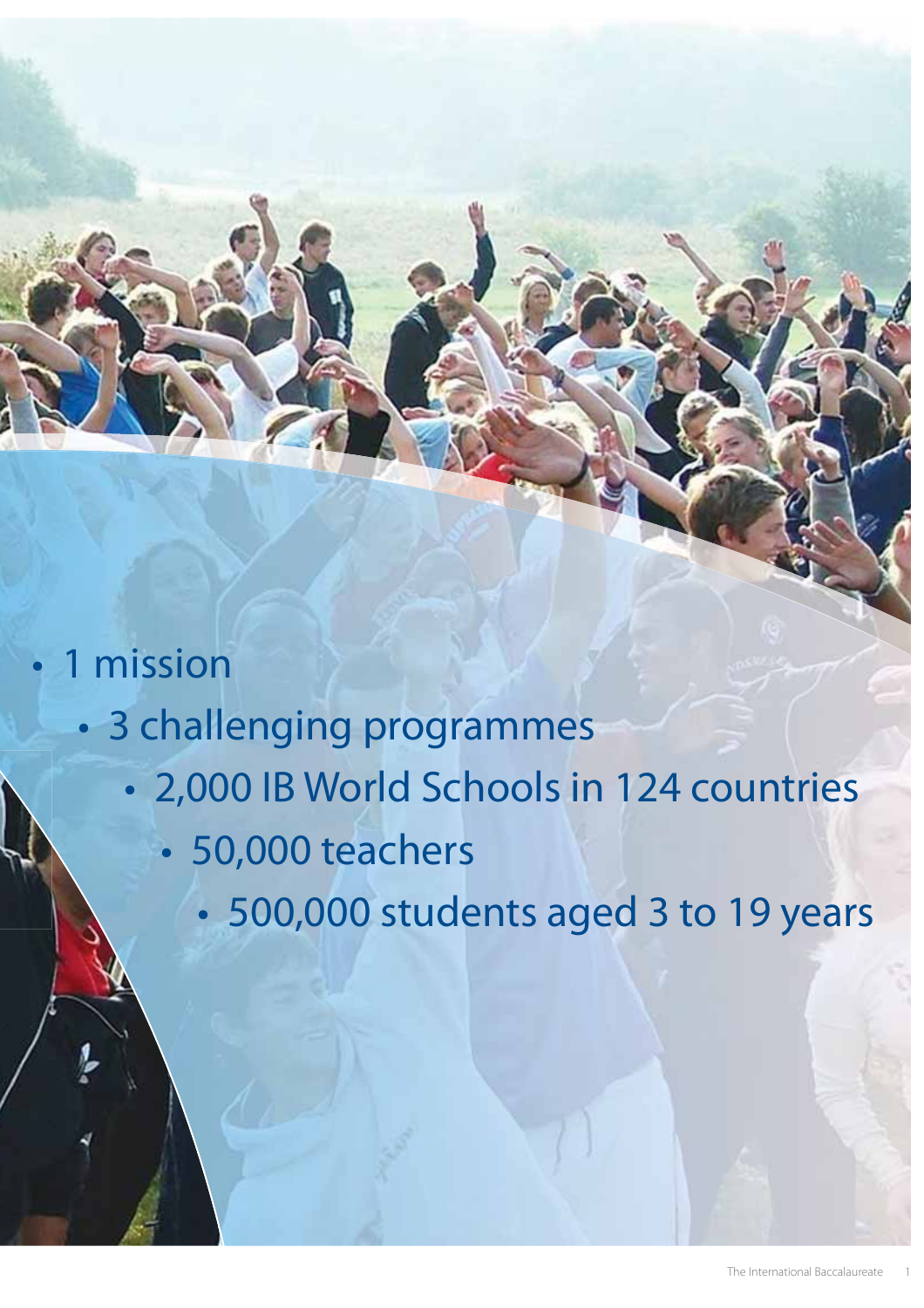# ONE MISSION

### High quality international education for a better world

**The International Baccalaureate aims to develop inquiring, knowledgeable and caring young people who help to create a better and more peaceful world through intercultural understanding and respect.** 

**To this end, the organization works with schools, governments and international organizations to develop challenging programmes of international education and rigorous assessment.** 

**These programmes encourage students across the world to become active, compassionate and lifelong learners who understand that other**  people, with their differences, can also be right.

The International Baccalaureate (IB) offers three high quality and challenging educational programmes for a worldwide community of schools, aiming to create a better, more peaceful world.

IB students are forever curious, fully engaged citizens, who both embrace their own culture and are open and responsive to other cultures and views.

At the heart of the IB is the "learner profile", a longterm, holistic vision of education that underpins all three programmes and puts the student at the centre of everything we do. The learner profile is the IB mission statement translated into a set of learning outcomes for the 21st century. The ten aspirational qualities of the learner profile inspire and motivate the work of teachers, students and schools, providing a statement of the aims and values of the IB and a definition of what we mean by "international-mindedness".

The learner profile unites us all with a common focus: on the whole person, as a lifelong learner. It applies to us all–student, teacher, parent or administrator–for we are all continually learning.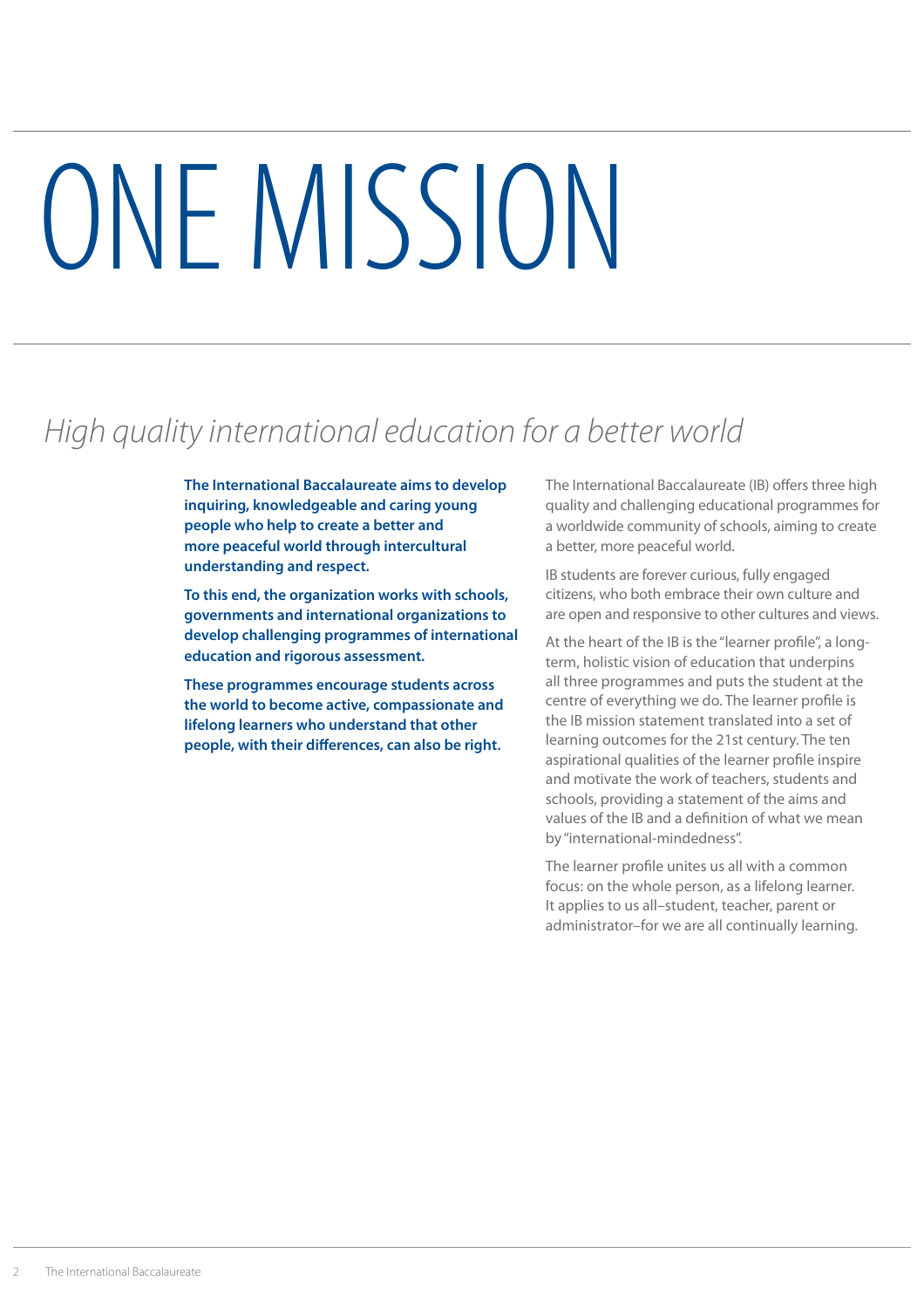If The most powerful learning is that which meets current needs. The strength of the learner profile as the backbone of an IB continuum may lie in the fact that we all see it a little differently. *th*<br>*all "*

Julian Edwards, assistant elementary principal at Western Academy of Beijing, China

#### IB learners strive to be:

- **Inquirers:** They develop their natural curiosity. They acquire the skills necessary to conduct inquiry and research and show independence in learning. They actively enjoy learning and this love of learning will be sustained throughout their lives.
- **Knowledgeable:** They explore concepts, ideas and issues that have local and global significance. In so doing, they acquire in-depth knowledge and develop understanding across a broad and balanced range of disciplines.
- **Thinkers:** They exercise initiative in applying thinking skills critically and creatively to recognize and approach complex problems, and make reasoned, ethical decisions.
- **Communicators:** They understand and express ideas and information confidently and creatively in more than one language and in a variety of modes of communication. They work effectively and willingly in collaboration with others.
- **Principled:** They act with integrity and honesty, with a strong sense of fairness, justice and respect for the dignity of the individual, groups and communities. They take responsibility for their own actions and the consequences that accompany them.
- **Open-minded:** They understand and appreciate their own cultures and personal histories, and are open to the perspectives, values and traditions of other individuals and communities. They are accustomed to seeking and evaluating a range of points of view, and are willing to grow from the experience.
- **Caring:** They show empathy, compassion and respect towards the needs and feelings of others. They have a personal commitment to service, and act to make a positive difference to the lives of others and to the environment.
- **Risk-takers:** They approach unfamiliar situations and uncertainty with courage and forethought, and have the independence of spirit to explore new roles, ideas and strategies. They are brave and articulate in defending their beliefs.
- **Balanced:** They understand the importance of intellectual, physical and emotional balance to achieve personal well-being for themselves and others.
- **Reflective:** They give thoughtful consideration to their own learning and experience. They are able to assess and understand their strengths and limitations in order to support their learning and personal development.

The IB Learner Profile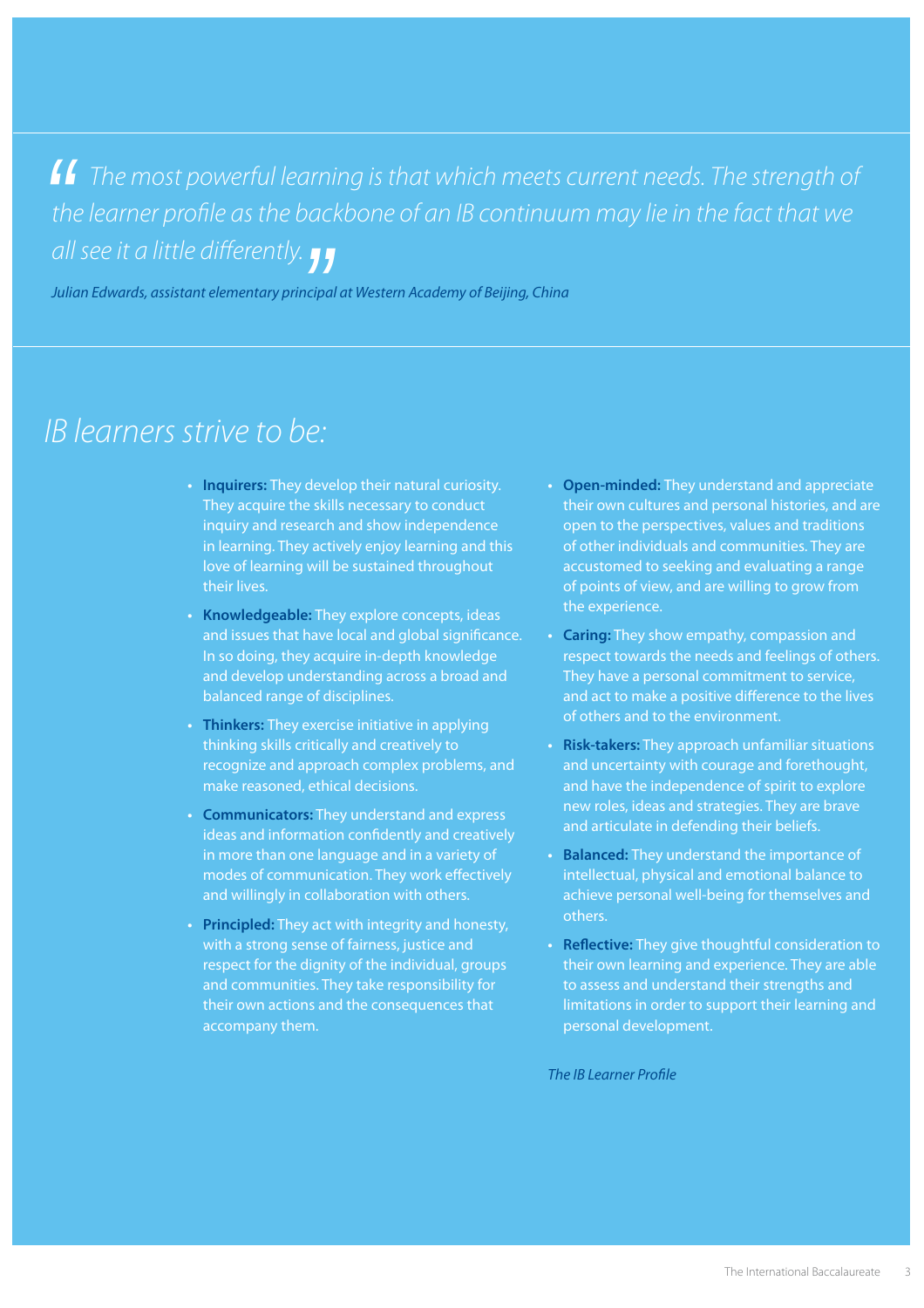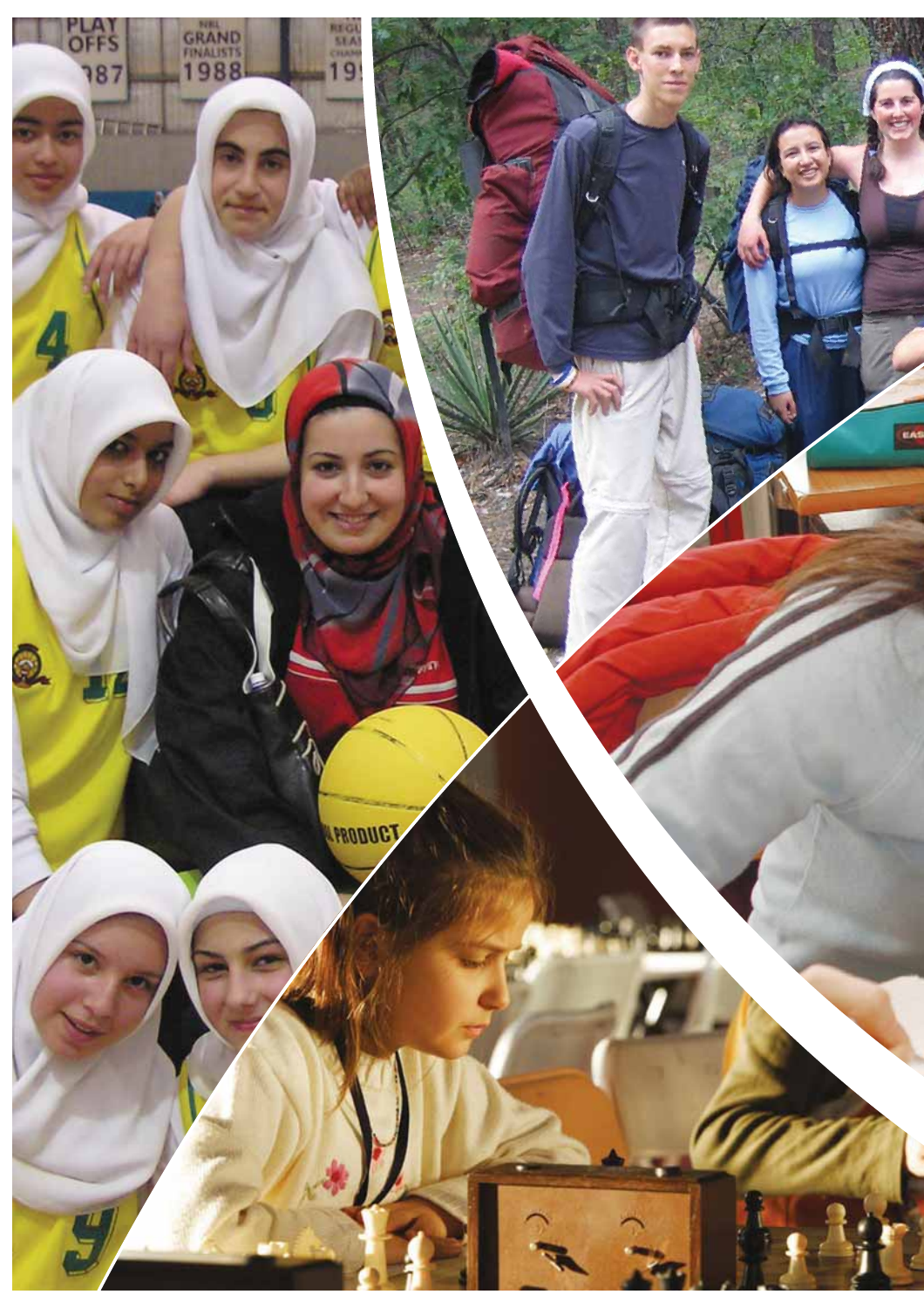If For students, there is a real sense that learning is an adventure and that doors are being opened, both intellectually and in terms of their personal development. |<br>| are<br>| <sup>| | |</sup> *"*

BRERA

Julie Roseblade, deputy head of St Helen's School, Middlesex, UK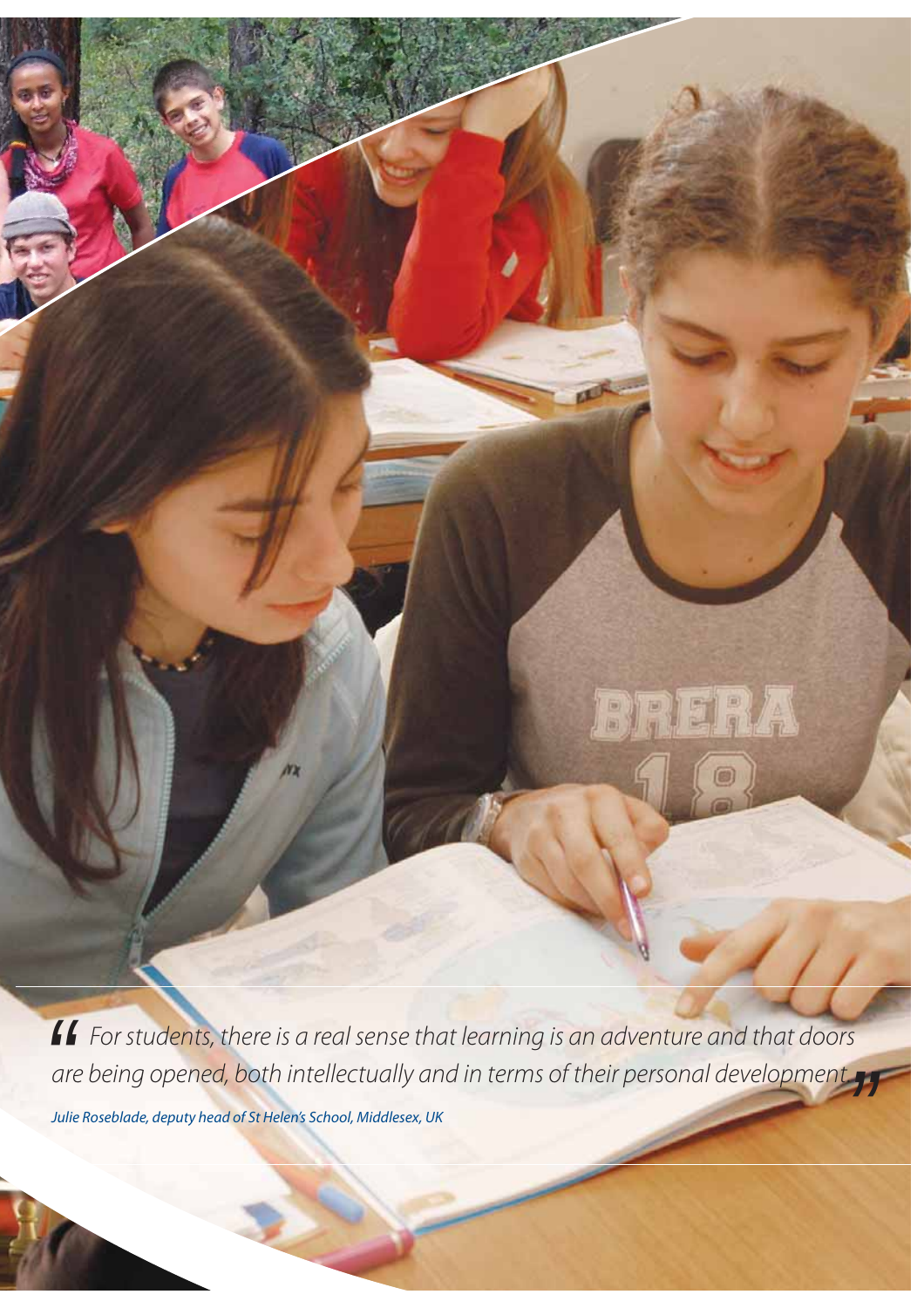## THRFF CHALLENGING PROGRAMMES

The IB Diploma Programme was introduced in 1968. Its original purpose was to facilitate the international mobility of students, by providing schools with a curriculum and qualification recognized by universities around the world.

Today, we make an IB education available to students aged 3 to 19, spanning the years from kindergarten to pre-university. It is taught in state and private, national and international schools. The three IB programmes can be offered individually, but a growing number of schools offer them as a continuum.

**The IB Primary Years Programme,** for students aged 3 to 12, focuses on the development of the whole child as an inquirer, both in the classroom and in the world outside.

**The IB Middle Years Programme,** for students aged 11 to 16, provides a framework of academic challenge that encourages students to embrace and understand the connections between traditional subjects and the real world, and become critical and reflective thinkers.

**The IB Diploma Programme,** for students aged 16 to19, is an academically challenging and balanced programme of education with final examinations that prepares students for success at university and in life beyond.

#### **All three programmes:**

- have a strong international dimension
- draw on content from educational cultures around the world
- require study across a broad range of subjects
- include both individual subjects and transdisciplinary areas
- give special emphasis to learning languages
- focus on developing the skills of learning
- provide opportunities for individual and collaborative planning and research
- encourage students to become responsible members of their community.

#### **IB programmes include:**

- a written curriculum or curriculum framework
- student assessment appropriate to the age range
- professional development and networking opportunities for teachers
- support, authorization and programme evaluation for the school.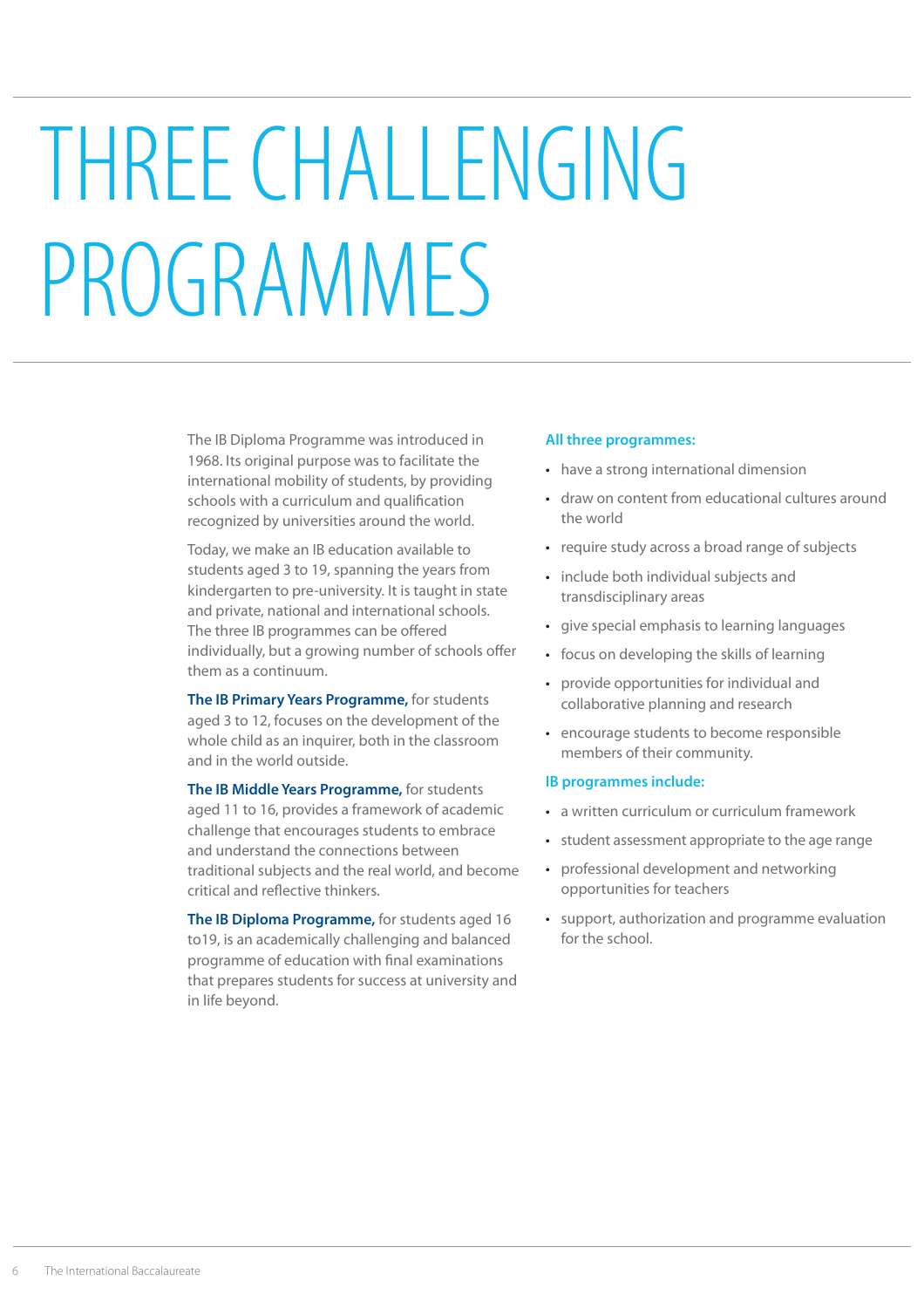#### International

Our commitment to international education starts with a belief that the only way to appreciate someone else's culture is first to be confident in your own. The "international-mindedness" that permeates our programmes is about more than learning a second language. For example, in biology, students might learn about the typhoid bacteria but also its impact on life expectancy in a developing country. Students learning about the history of their town or region might look at the broader context, of history and the effects of certain global events, and how these apply to their local environment.

### Independent

The IB and its programmes are unique in many ways. We are a not-for-profit organization, which means that there are no shareholders and any surplus income is reinvested back into our work. We are independent of political and commercial interests. We operate in 124 countries, frequently working alongside national educational systems. Most schools, for instance, offer the Diploma Programme alongside other courses whereas the Primary Years Programme and Middle Years Programme are flexible enough to incorporate national curriculum requirements.

#### Research-based

Like the world it seeks to improve through education, the IB never stands still. Our programmes are continually reviewed and enriched, and our vision constantly sharpened as a result of research, both our own and that of other respected academic bodies. Innovative and creative teachers of IB programmes from many different cultures play a critical role in the development of each programme. The programmes represent good practice from around the world, and the curriculum review process involves practising teachers, examiners and education experts.

We are flexible enough to be able to respond to new research and pedagogy studies and engage with expert analysis where appropriate. For instance, the Middle Years Programme team has had the opportunity to collaborate with the Harvard Graduate School of Education's Project Zero on interdisciplinary learning. Project Zero's mission is "to understand and enhance learning, thinking, and creativity in the arts, as well as humanistic and scientific disciplines, at the individual and institutional levels." (Project Zero web site, http://www.pz.harvard.edu/)

### Widely recognized

Our programmes are challenging. Universities recognize the depth and breadth of the rigorous work undertaken by students of the Diploma Programme, which requires them to study six courses, selected from six subject groups. As a result there are many literate scientists, numerate artists, and sociologists able to communicate in more than one language among IB graduates. In spite of this breadth, the depth of subject study is not sacrificed. Universities also welcome the creativity, action, service (CAS) requirement alongside the 4,000 word extended essay component, the latter demanding research, analysis and in-depth study to prepare students for work at university level.

Research by and with universities in Australia, Canada, the United Kingdom and the United States has demonstrated that IB students are well prepared for university. Over 1,500 of the best universities around the world list their IB admission policies on our web site at http:// www.ibo.org.

Of course results are important, and we are proud of our programmes and of our students, but the IB experience is much more than that: it's not just a way to learn, it's a way of life.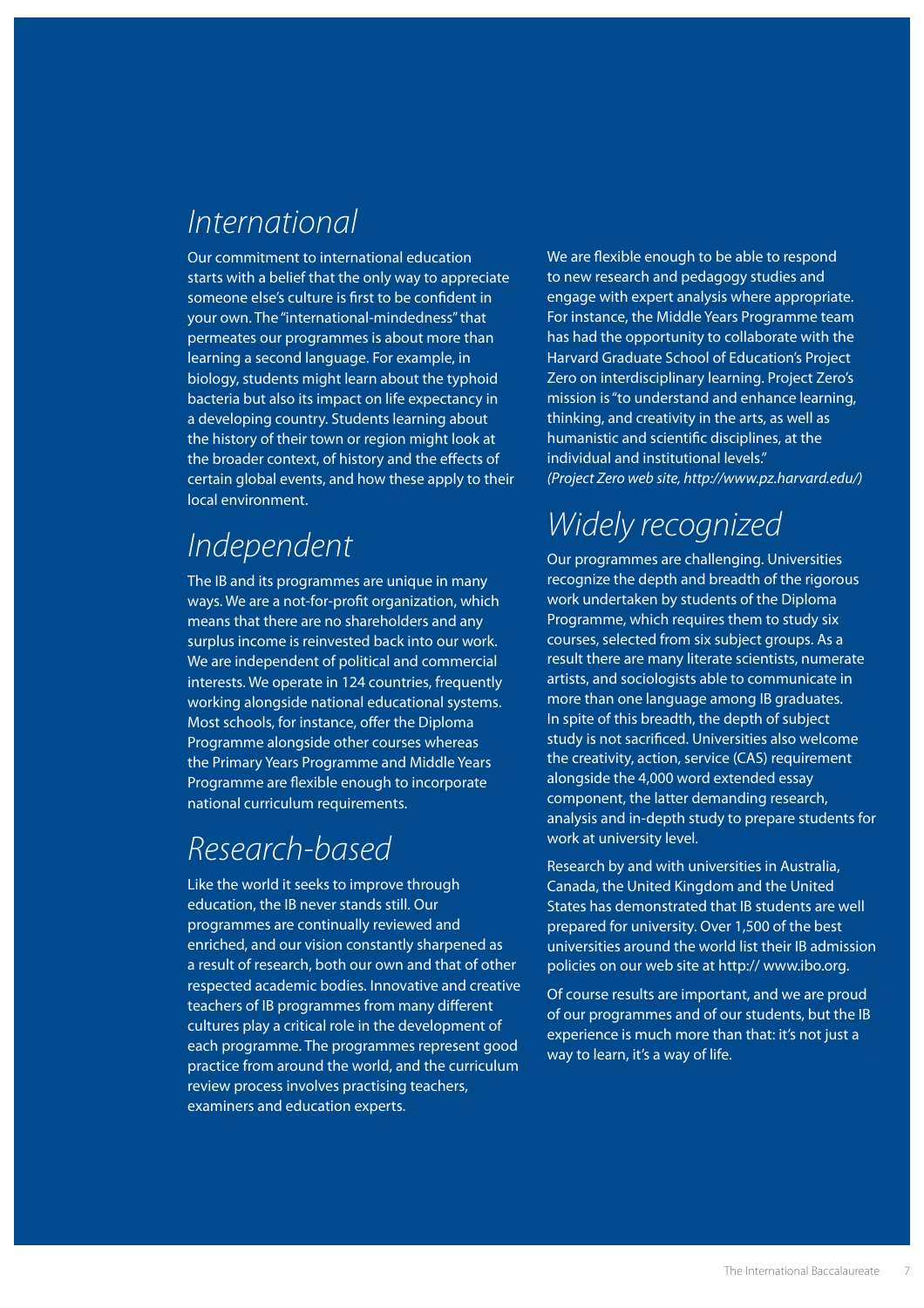# 2,000 IB WORLD SCHOOLS

The IB does not own or manage any schools. Instead, the community is made up of like-minded state and private schools–called IB World Schools. You will find IB World Schools everywhere from Australia to Zambia–and in 122 other countries in between. Over half of these schools are state funded.

These schools:

- share the mission and commitment of the IB to quality international education
- have been authorized to offer one or more of our programmes
- play an active and supporting role in the worldwide community of IB schools
- share their knowledge and experience in the development of IB programmes
- are committed to the professional development of teachers.

There is no such thing as a "typical" IB World School. In the United States, six out of the top ten schools in Newsweek magazine's "The 100 Best High Schools in America 2006" are IB World Schools, and they also account for 39 of the top 100 statefunded high schools. But IB World Schools may not necessarily appear in the top ranks.

Some IB World Schools use IB programmes as part of a school reform process that opens doors for their students to a world of opportunities that otherwise would not be possible.

It takes a great deal of commitment and professionalism to become an IB World School, authorized to deliver an IB programme. It takes commitment to, and an understanding of, IB values, the IB mission statement and the long-term implications of belonging to an IB community that actively involves schools in the development of IB programmes. It also takes time–for training teachers in the fundamentals of the programme and pedagogical approaches, assessing the school's preparedness prior to authorization, and thereafter conducting continuous professional development. We also support the school's progress through a continuous improvement model involving periodic programme evaluations.

The introduction of the IB Diploma Programme in our school is far and away the single most important thing we've ever done to raise the quality of instruction and learning. While it was understandably a gradual phenomenon, we began to challenge ourselves in 1981 to deliver the most rigorous curriculum available and to hold ourselves accountable for it in a very public way. *"* im<br>im<br>and

Robert Snee, head of school, George Mason High School, USA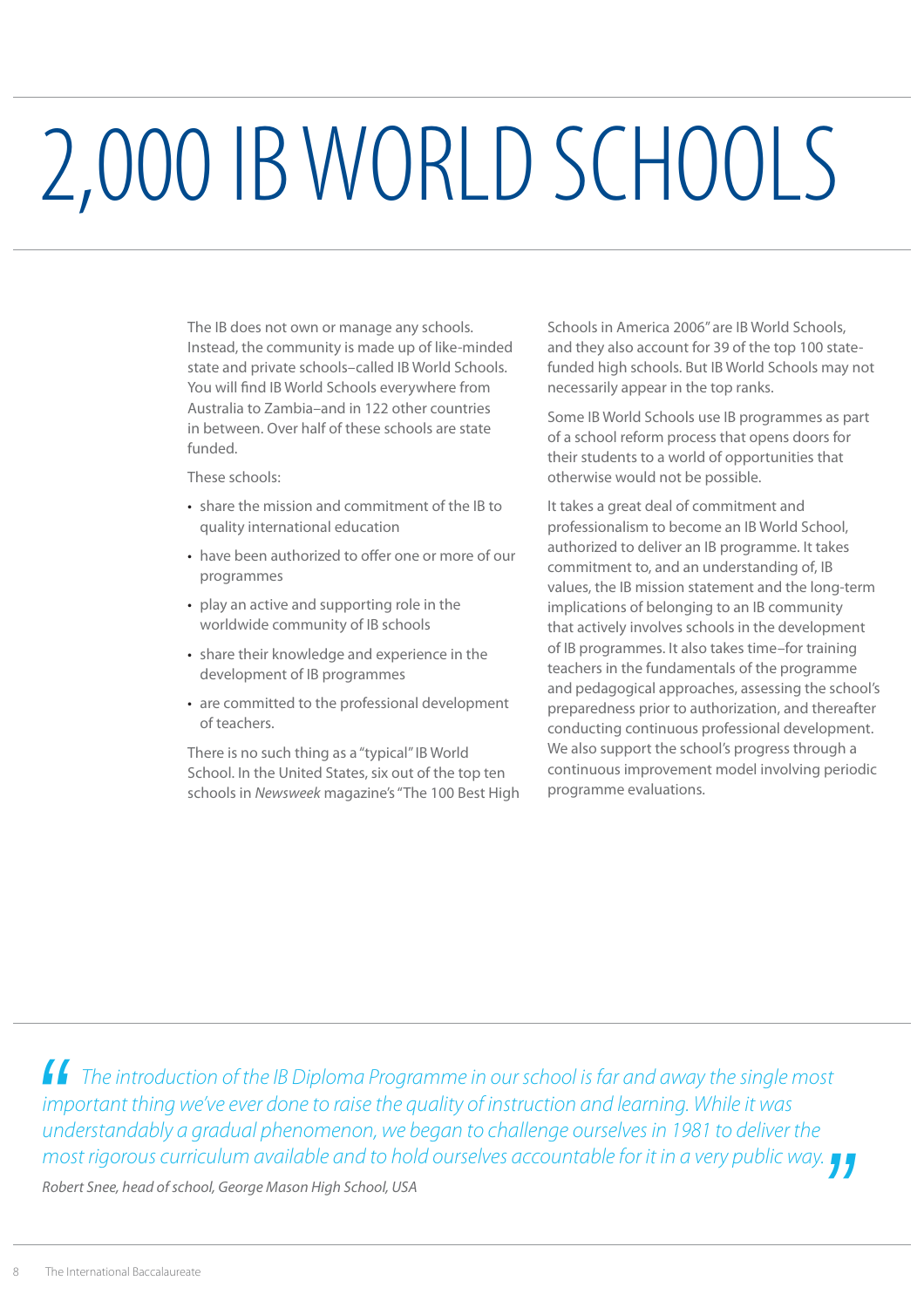### 50,000 TEACHERS

Teachers respond enthusiastically to our high standards. They often offer their time to share their expertise in workshops, to attend conferences and to participate in online discussions. Teachers participate in IB curriculum reviews, join the teams authorizing schools and become IB trainers or examiners. The IB brings out the highest professional standards in teachers, providing an ethos and approach that both involves and motivates the best in teaching.

Why? Because many teachers share our mission to provide an international education through programmes that have been developed using bestpractice teaching and educational experiences from across the world. Teacher contribution has always been central to our development and we value our teachers' input highly.

Teachers also appreciate the emphasis we put on continued professional development, which means that they too, alongside their students, are continually challenged.

The IB runs workshops around the world, bringing teachers together to learn and share their experience, training around 30,000 teachers a year. We are also harnessing the global village power of the Internet to provide online teacher conferences, networking and teacher training.

Teachers respond eagerly to the fact that all three programmes involve a high element of teacher trust, rather than using the more formulaic teaching materials that they may have been used to. We want IB teachers to be innovative and creative.

No wonder IB teachers are so enthused.

#### Teachers say...

"The IB program has revitalized me as an educator and I've also seen it revitalize others. The IB is like nothing else. I remember someone saying, there's best practice everywhere; what this does is create best practice in a whole school. If you don't get on the train, you really feel left out. Once you start seeing the impact on kids and how it really does make a difference, it's amazing. What IB gave me was the metal frame on the umbrella to hold up and then put the material on the frame. You feel there is someone out there upholding standards to meet. It is a structure that requires excellence. The support of the IB staff and volunteers makes all the difference."

Jean Ramseyer, PYP coordinator and MYP coordinator, Lone Pine Elementary and West Hills Middle Schools, Bloomfield, Michigan, USA (candidate schools)

"As a teacher, the appeal of the IB lies in its philosophy, its belief that we must educate the whole person. A number of universities have told us that they value the extended essay, not just as a way of demonstrating written skills, but also as evidence of self-reliance and self-discipline."

Hasto Pidesko, Diploma Programme coordinator, Sekolah Ciputra, Surabaya, Indonesia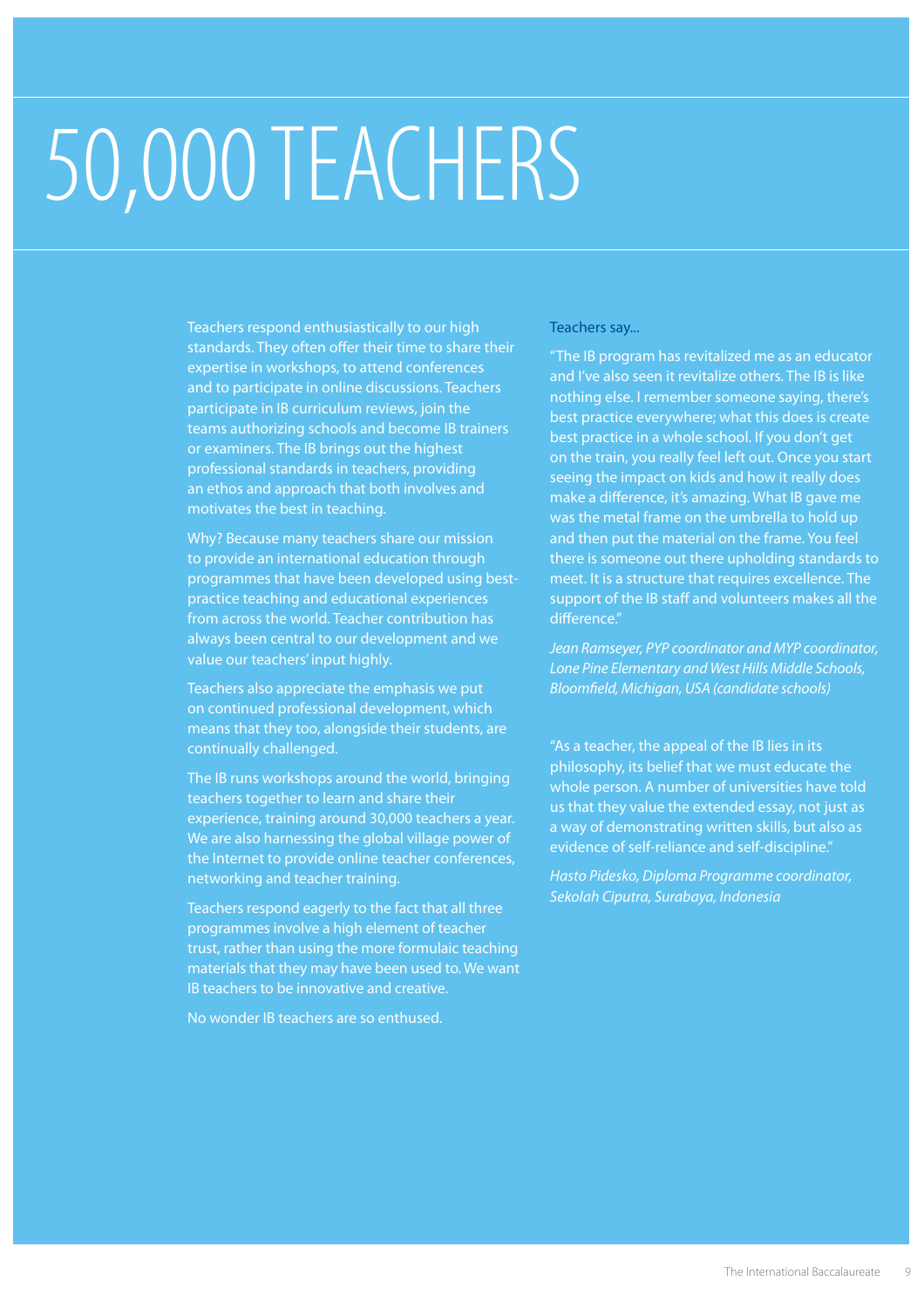## 500,000 STUDENTS

IB students are internationally aware citizens, with open minds and open hearts. All IB students learn a second language, together with the skills to live and work with others both locally and internationally. But this international perspective is not gained at the expense of their own language or culture. Indeed, we believe that the only way to appreciate another language or culture is to be confident first with your own.

Our programmes are not exam driven: results are important of course, but the best results are attained by allowing students to develop their learning and to engage in the curriculum. IB students are at the centre of our programmes. Students are taught to think for themselves and to drive the learning process. Teachers like that; students thrive on it.

Most of all, we see education as a way of life and living. The IB is about creating a community of learners and improving professionalism within that community. We want the IB culture to spread throughout the school, encouraging the caring, nurturing, altruistic qualities found in our learner profile.

Energized students and parents are eager ambassadors too, with many endorsing the IB in the most telling way possible by ensuring that their own children become IB students.

IIB students are terrific learners. They're inquisitive and don't just question what they're learning, but why |<br>|<br>|<br>|<br>| *|*<br>|<br>|<br>|<br>|

Martha Piper, former president of the University of British Columbia in Vancouver, Canada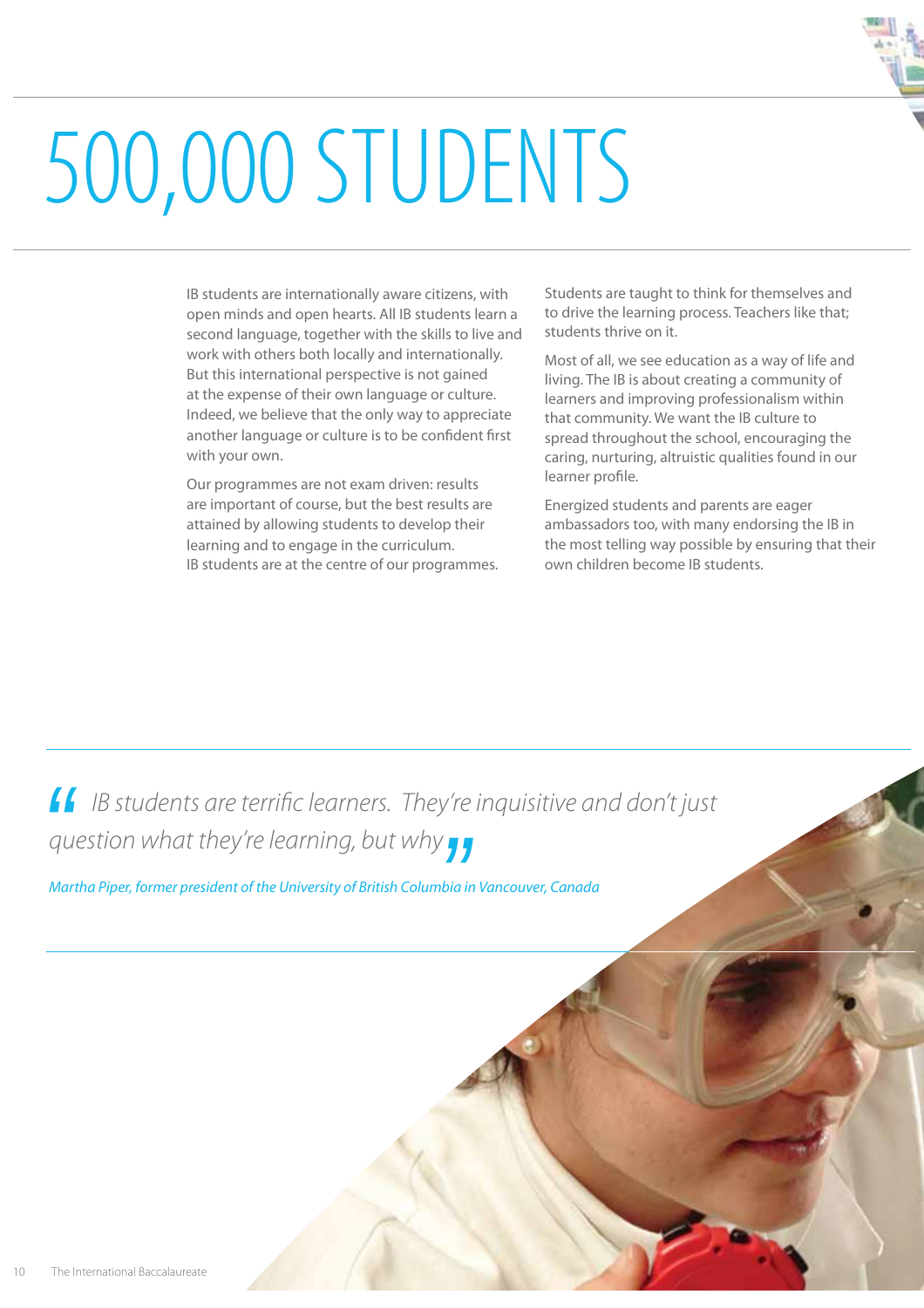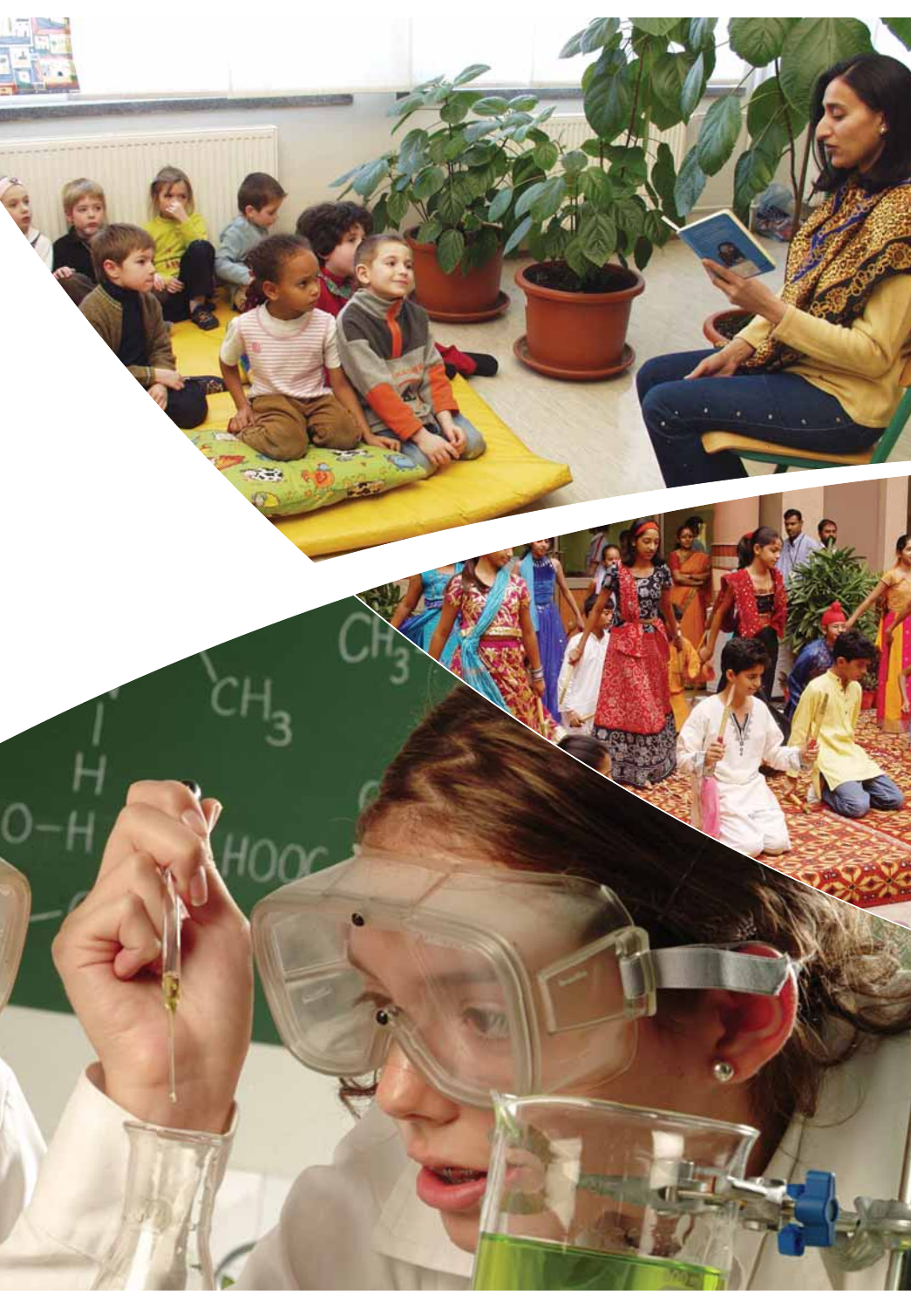### A LOCAL AND GLOBAL COMMUNITY

IB students take an active part in, and contribute to, their school, their local community and their global community. "Think global, act local" is a way of life for IB World Schools.

Many IB World Schools offer their students the opportunity to participate in exchange programmes so that they can learn from their experiences. Japanese students from Osaka International School, for instance, visited Sekolah Menengah Kejuruan Payangan, a rural vocational high school in Bali, Indonesia, and shared skills and lessons. Now the students from Osaka are raising funds for their new friends' school.

IB students from Li Po Chun United World College of Hong Kong organized a project to rebuild a school for tsunami-affected children in Sri Lanka, one of many schools taking part in the IB schoolsto-schools project to link schools in the developing and developed worlds.

We practise what we teach too. We are committed to making good education accessible to everybody. Geography, finance and resources can make this difficult but, ever since the IB was founded, we have striven to transcend frontiers and barriers in order to create a better world through education.

That is why, today, more than half of IB World Schools are state funded and why the organization has a bursary fund to promote access.

One example is the recent decisions by the governments of Australia, Ecuador, Nova Scotia (Canada), the United Kingdom and the United States to support the Diploma Programme in many more state schools. It is as an important part of government policy to raise educational standards and the IB is delighted to participate in any way it can.

In addition, the IB is seeking partners and funding to develop an online version of the Diploma Programme, which will allow IB World Schools to provide subjects for which they may find it difficult to recruit teachers; to provide access for students who normally would not be able to attend IB classes; and to create a more international and intercultural classroom.

We are always looking for ways to throw open the educational portals. President of the IB Council of Foundation, Monique Seefried, explains: "The IB is an organization whose message encompasses such richness that it would be a tragedy to reserve this sense of international-mindedness and those shared values for the few. The world needs people educated with the values of our learner profile."

//Our students are inquirers, citizens, planners, people with different backgrounds and skills; their reality is the environment in which they will act: a farm, an office, a village, a factory, and the school is their laboratory for life, where making a mistake **is part of the learning process.**<br>Williams Roger Amaya Peláez, Diploma Programme |<br>| an<br>| vili

Williams Roger Amaya Peláez, Diploma Programme coordinator, Davy College, Cajamarca, Peru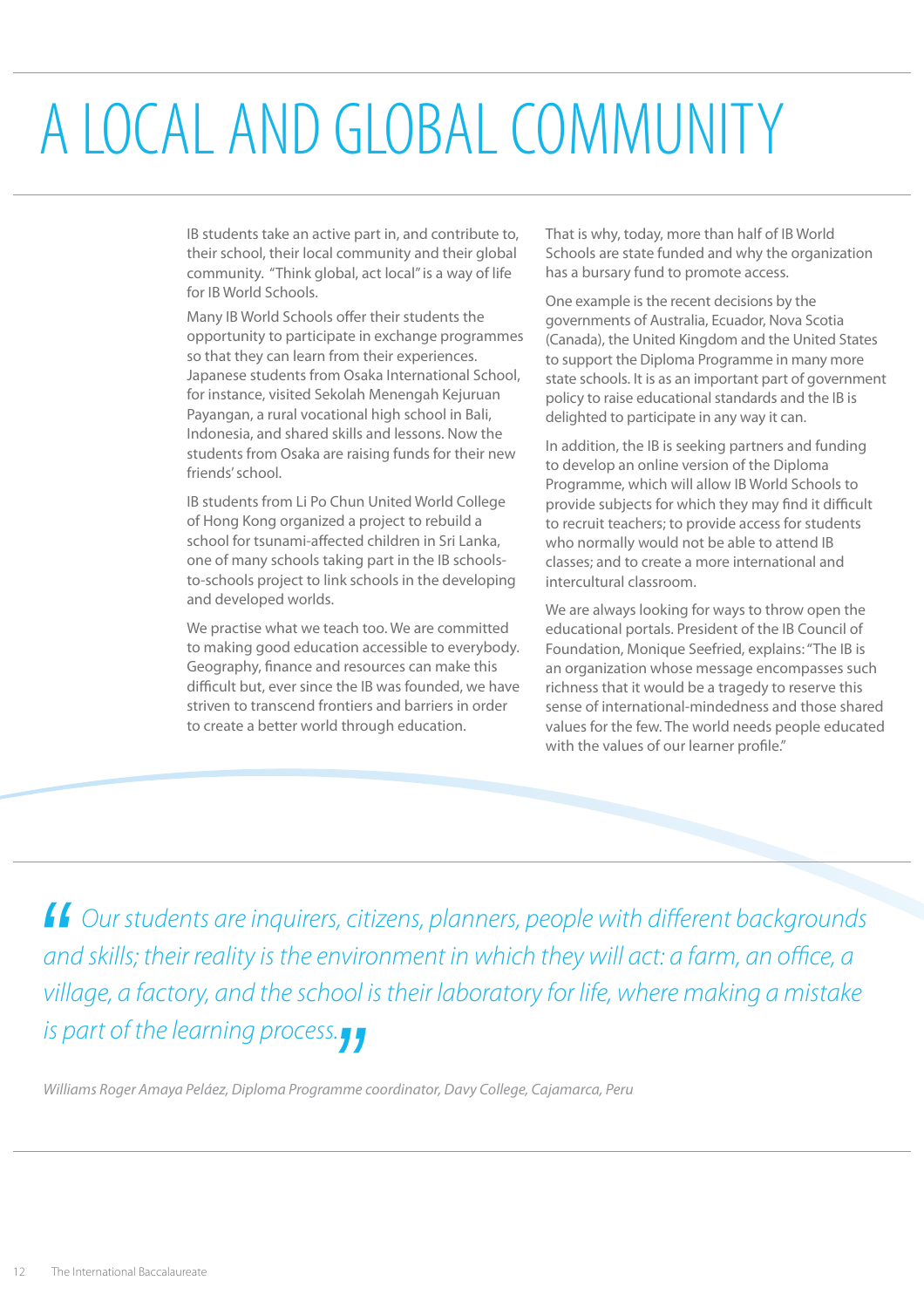The IB experience is not just a way to learn, it's a way of life, and the way to a better world.